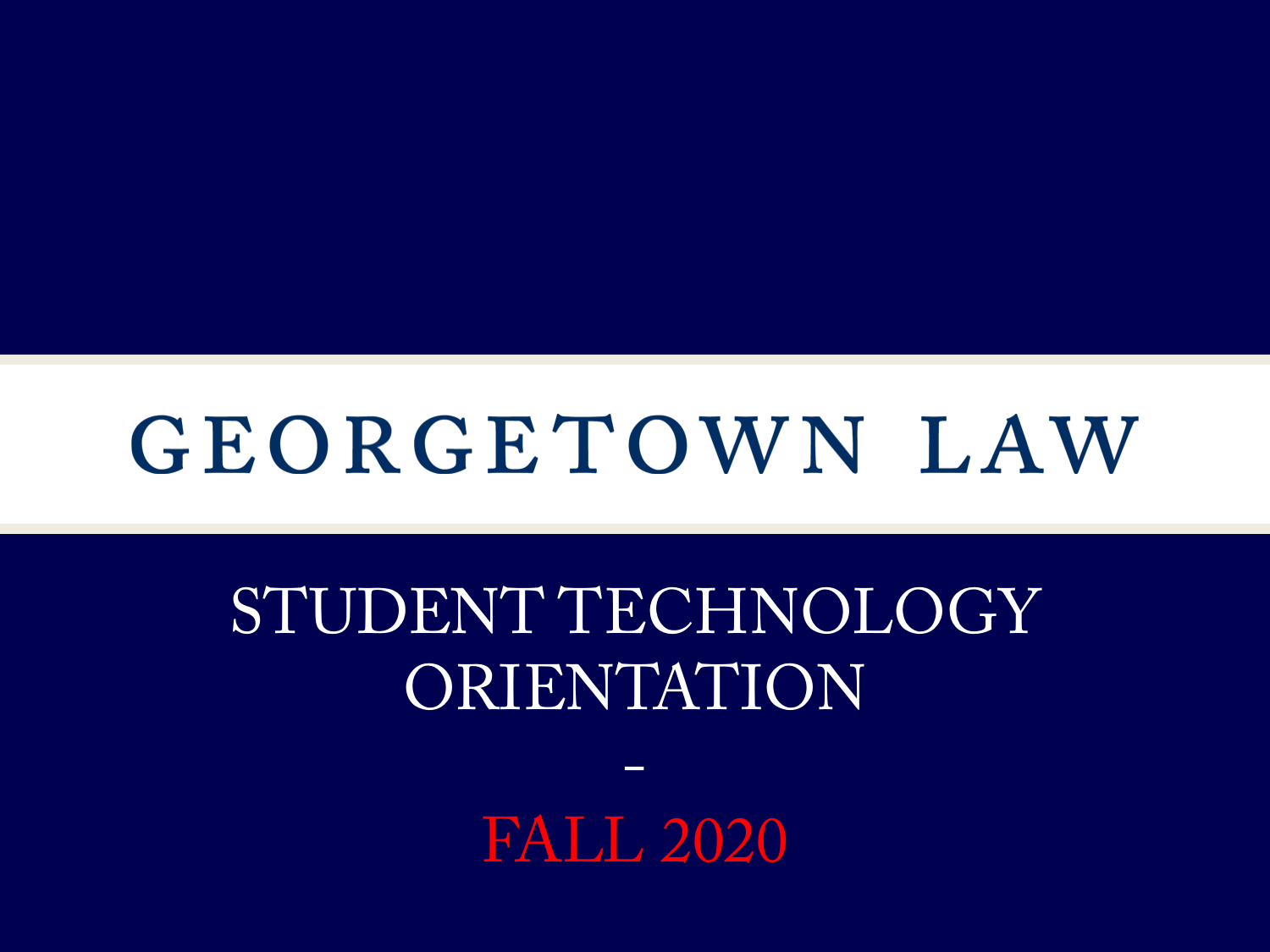### THE IST SERVICE DESK

- The Technology Service Desk is located at McDonough, Room 152 but will operate remotely during the time classes are online
- You can reach it at [lawhelp@georgetown.edu](mailto:lawhelp@georgetown.edu) or through the **Service Center Portal**
- The Technology Service Desk is open during: Monday – Friday : 8:00AM-6:00PM Saturday: 8:30AM-5:00PM
- More information at <http://www.law.georgetown.edu/go/ist> Follow us us on Twitter [@law\\_ist](https://twitter.com/law_ist)



**Georgetown Law IST**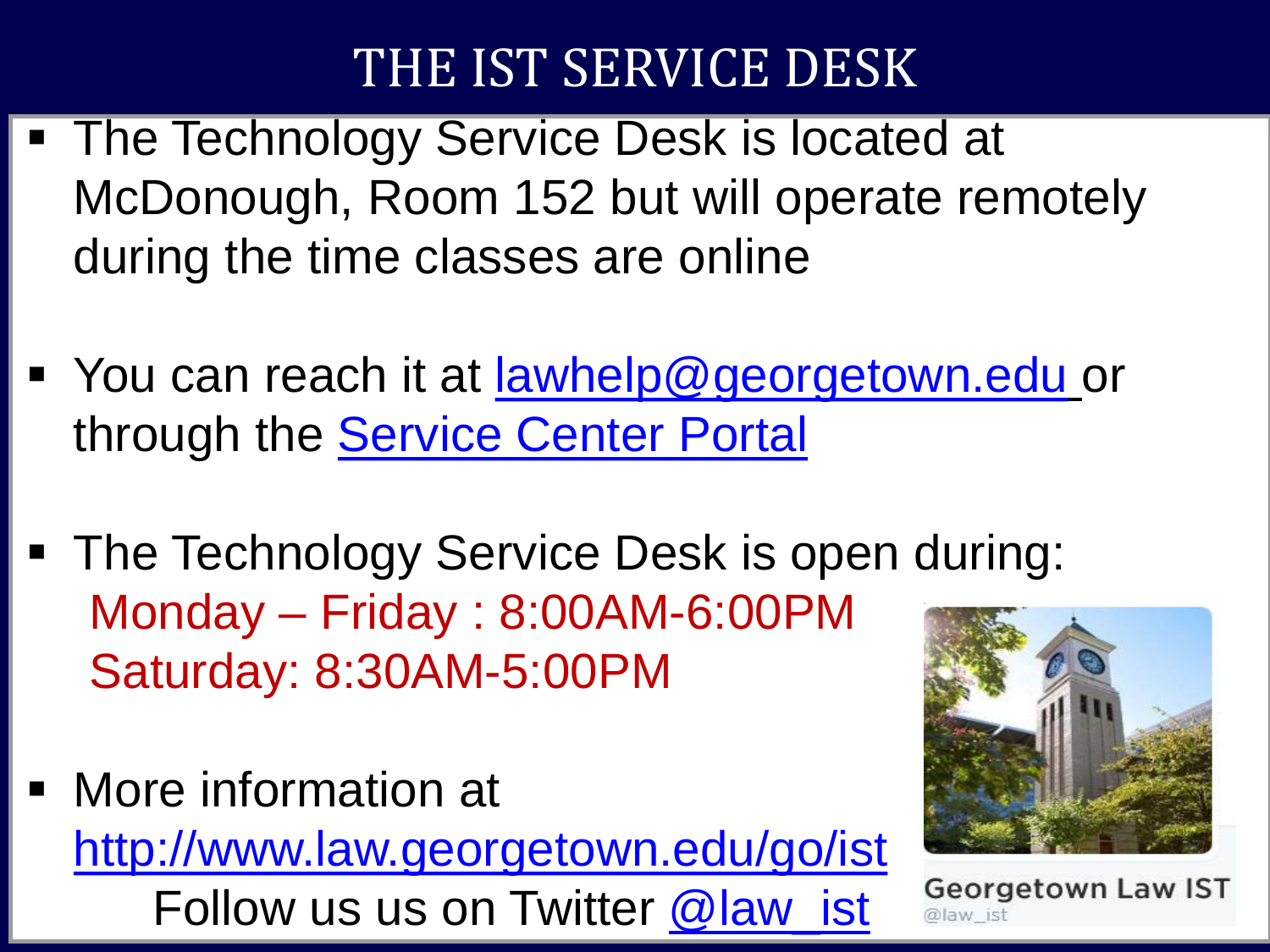### WIRELESS ACCESS AT THE LAW CENTER

Wi-Fi is available across the Law Center and the university:

- **[SaxaNet](https://uis.georgetown.edu/internet/wireless/saxanet)** is a Secure Wireless Network that provides encrypted access to the university network and the Internet.
- [Eduroam](https://uis.georgetown.edu/internet/wireless/eduroam) ("education roaming") secure worldwide network that enables the use of *NetID@Georgetown.edu* to connect to the Internet from [all participating institutions.](https://www.incommon.org/eduroam/eduroam-u-s-connectors/)
- **[GuestNet](https://www.law.georgetown.edu/your-life-career/campus-services/information-systems-technology/collaboration/wireless-network-wi-fi/guestnet/)** provides Internet access for visitors without NetID.

Please report any Wi-Fi issues you might experience on campus, including dark areas, to the Service Desk [\(lawhelp@georgetown.edu](mailto:lawhelp@georgetown.edu)).

*A major Wi-Fi upgrade is underway this with Wi-Fi 6 (*[802.11ax\)](https://www.cnet.com/news/wi-fi-6-and-what-it-means-for-you-wifi-routers/)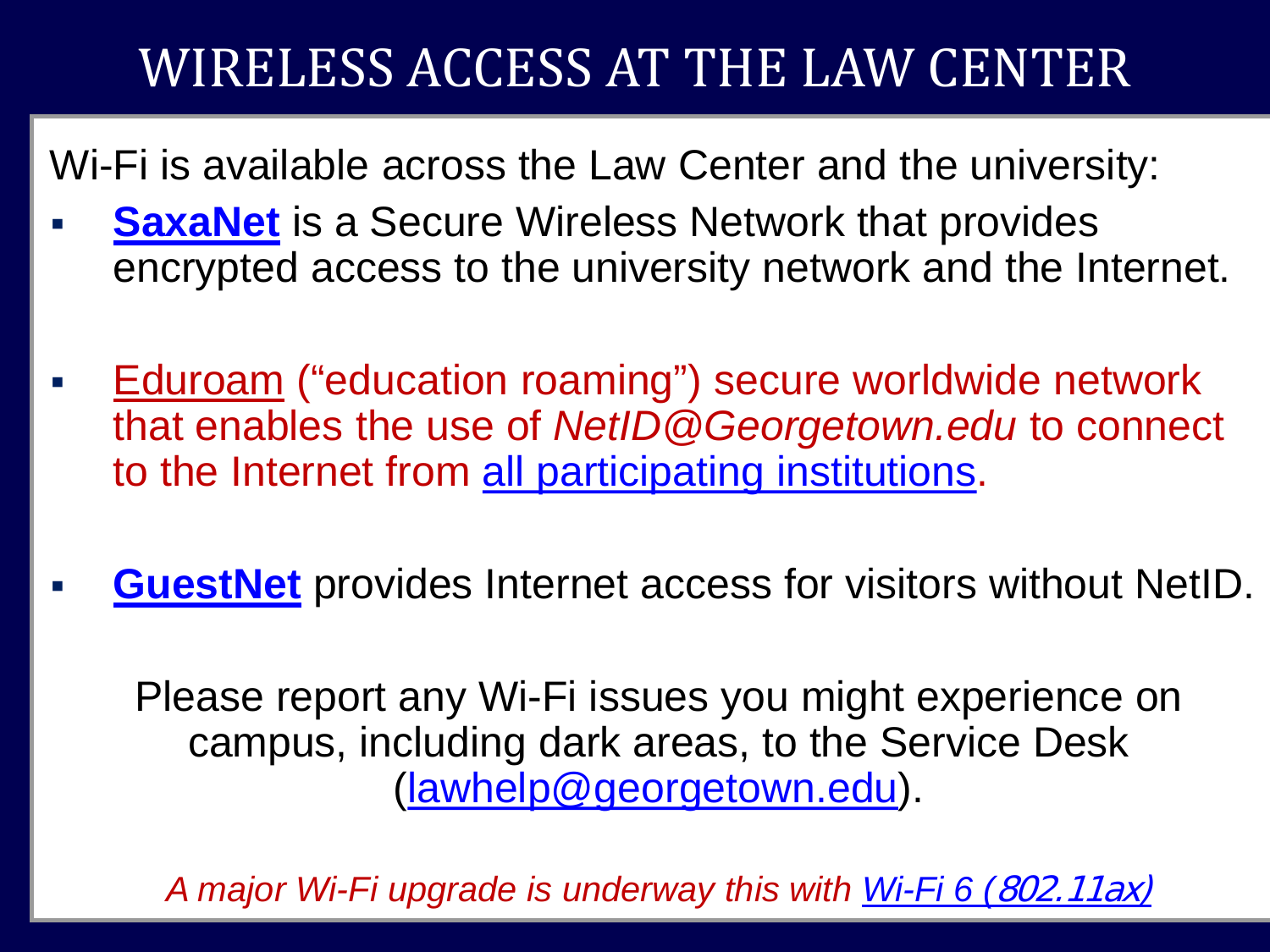### NetID & Email

 University NetID is your username for all Georgetown systems using Single Sign-On (SSO)

Treat your NetID password with the same care as you do your SSN and other private information.

 Use of [DUO](https://uis.georgetown.edu/accounts/netid-password-security/duo/enroll-in-duo) for Dual Factor Authentication is required for all students this fall.

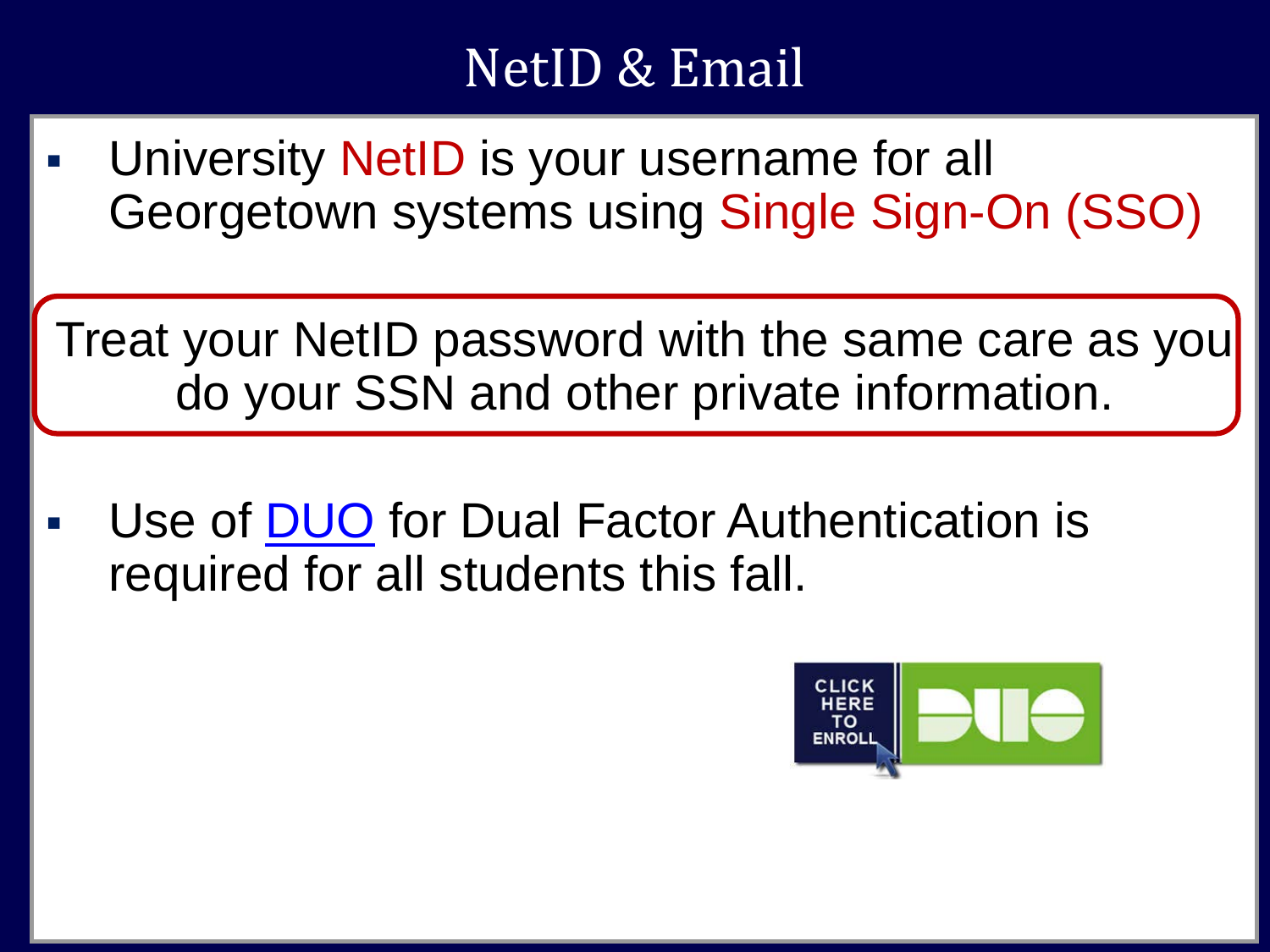## Google Apps

#### Your [Georgetown Google Apps for Education \(](https://apps.georgetown.edu/)GAE) email address is [NetID@georgetown.edu](mailto:NetID@georgetown.edu) .



Your NetID provides you access to the whole Google Apps ecosystem.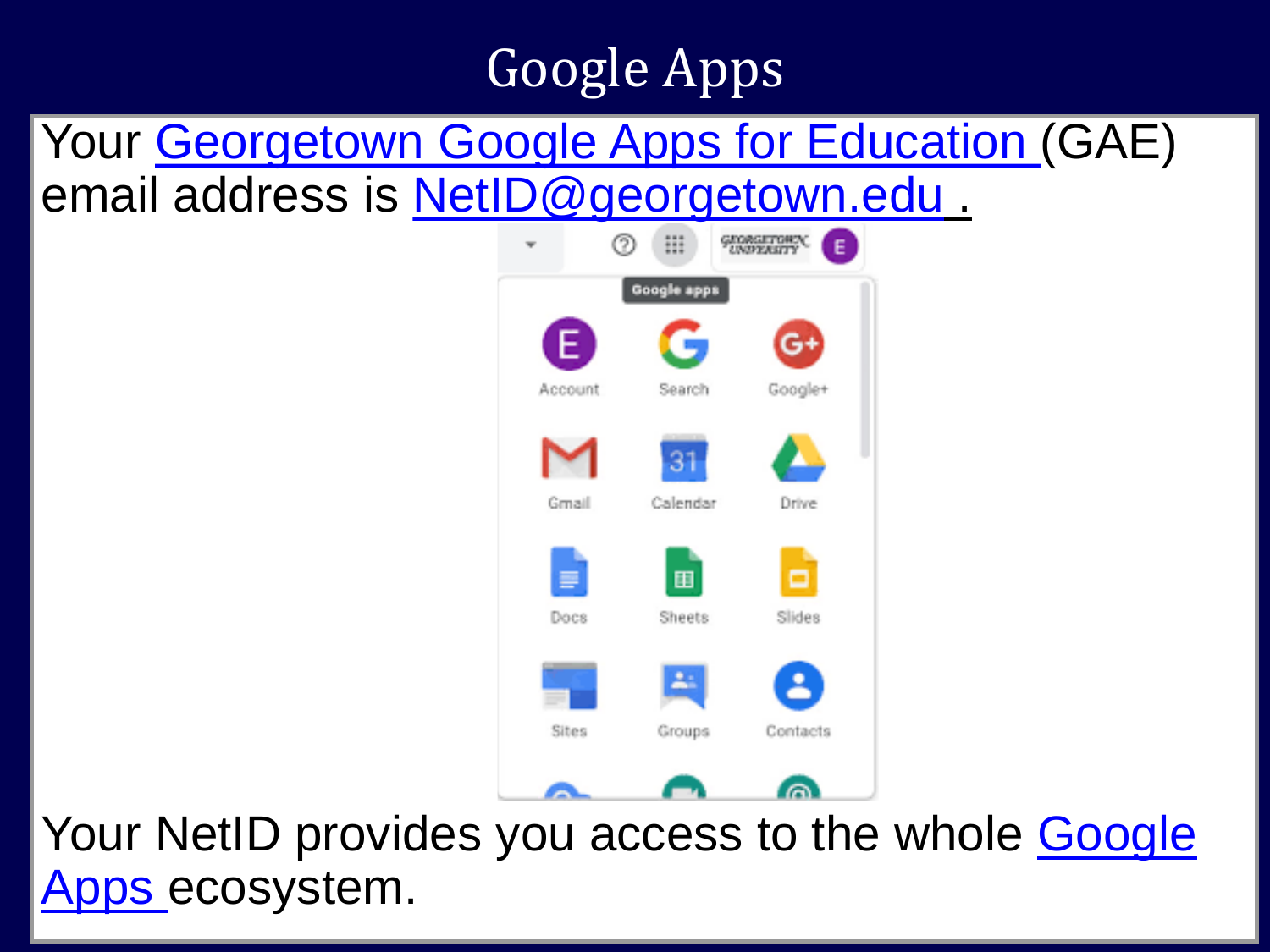#### Password Portal

 You can reset your password at the following Georgetown University website – NEED TO REGISTER YOUR SECRET QUESTIONS AS SOON AS POSSIBLE for your password self-service portal to work correctly.

https://password.georgetown.edu/aims/ps/



#### Welcome to Georgetown's NetID Password Management System.

NetID:

Language:

English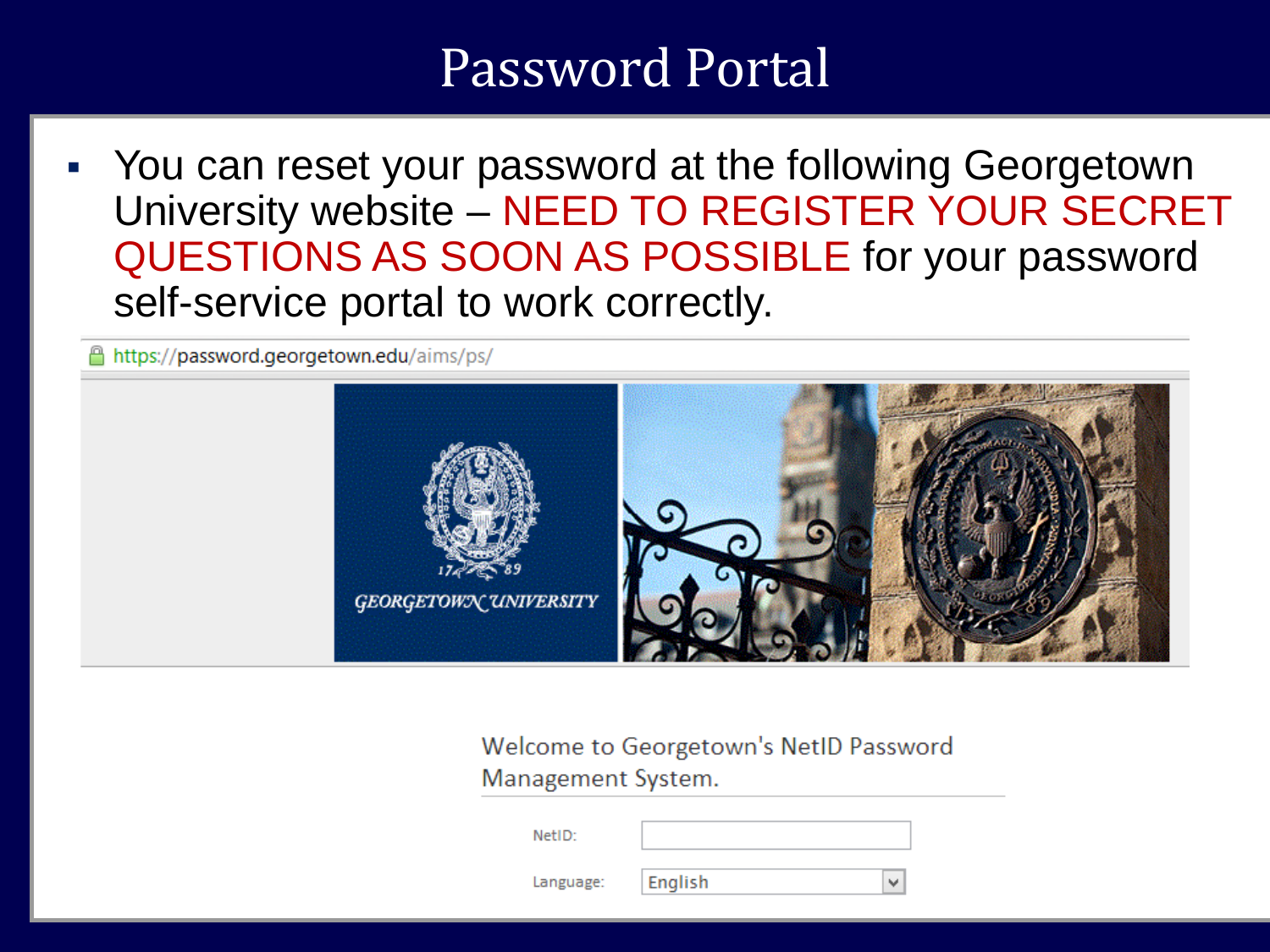### HOYA360

 [HOYA360](https://hoya360.georgetown.edu/) is a student portal that brings together all the student facing departments and links current systems together to give you a comprehensive view of your student record, policies and forms, as well as academic, wellness and career resources:

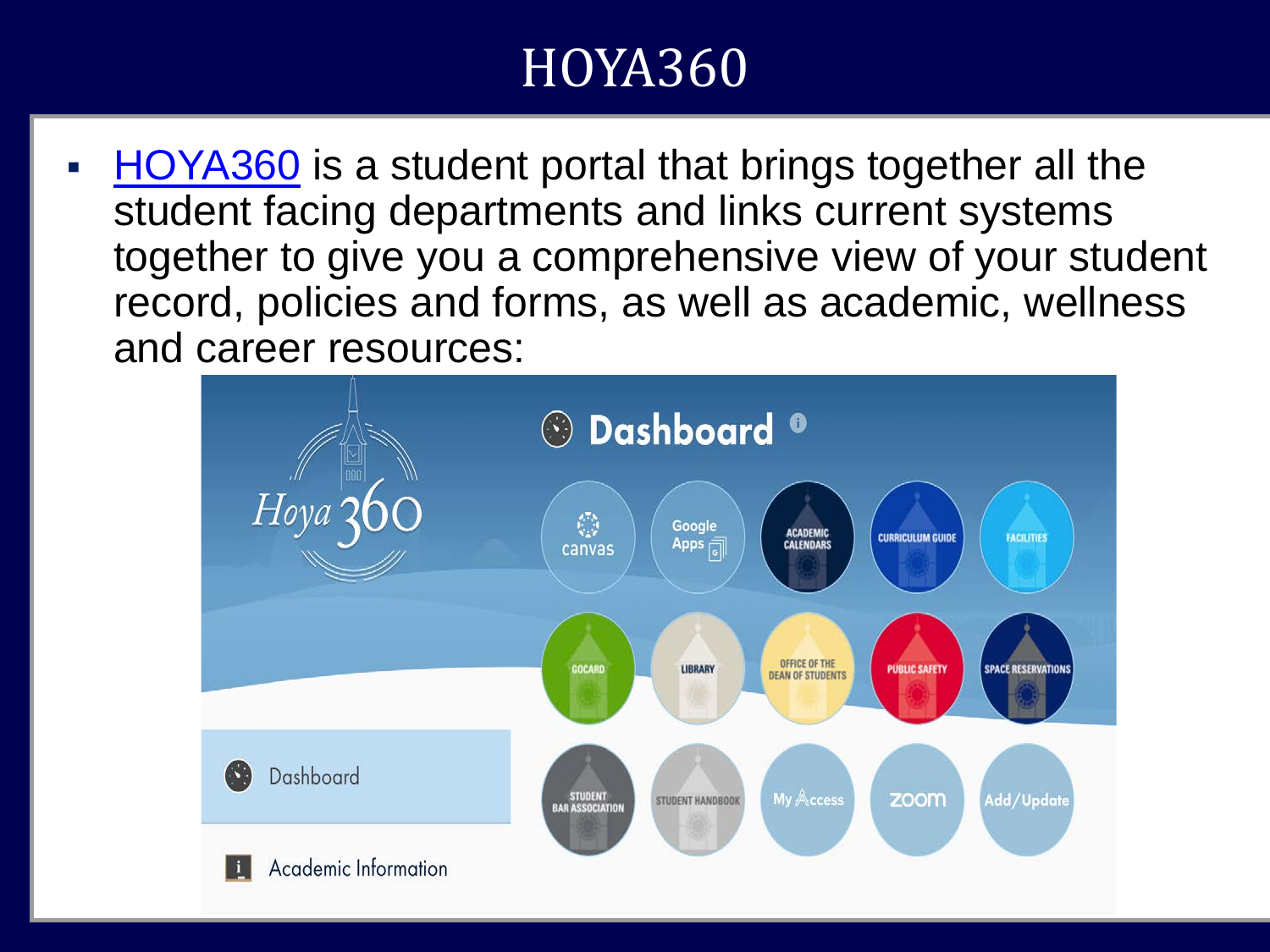### Digital GOCard

You can now add your **GOCard (Georgetown OneCard)** to Apple Wallet or Google Pay.

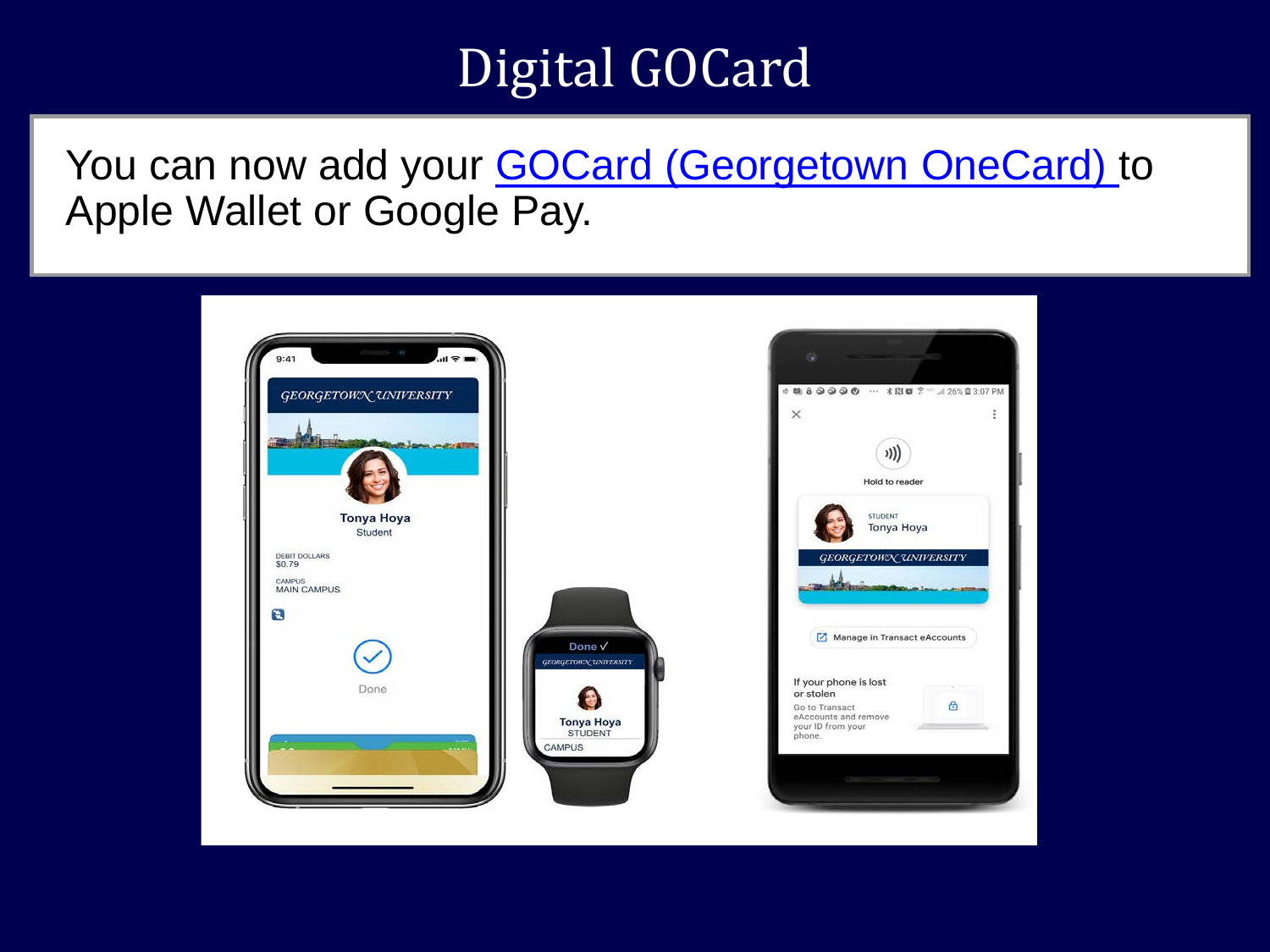## **Law Center Cloud Apps**



#### **[BOX.NET :](https://www.box.com/business/) Use for cloud storage (SSO)**

- Use for Instructional Continuity
- Cloud storage, document collaboration;
- Use on any device

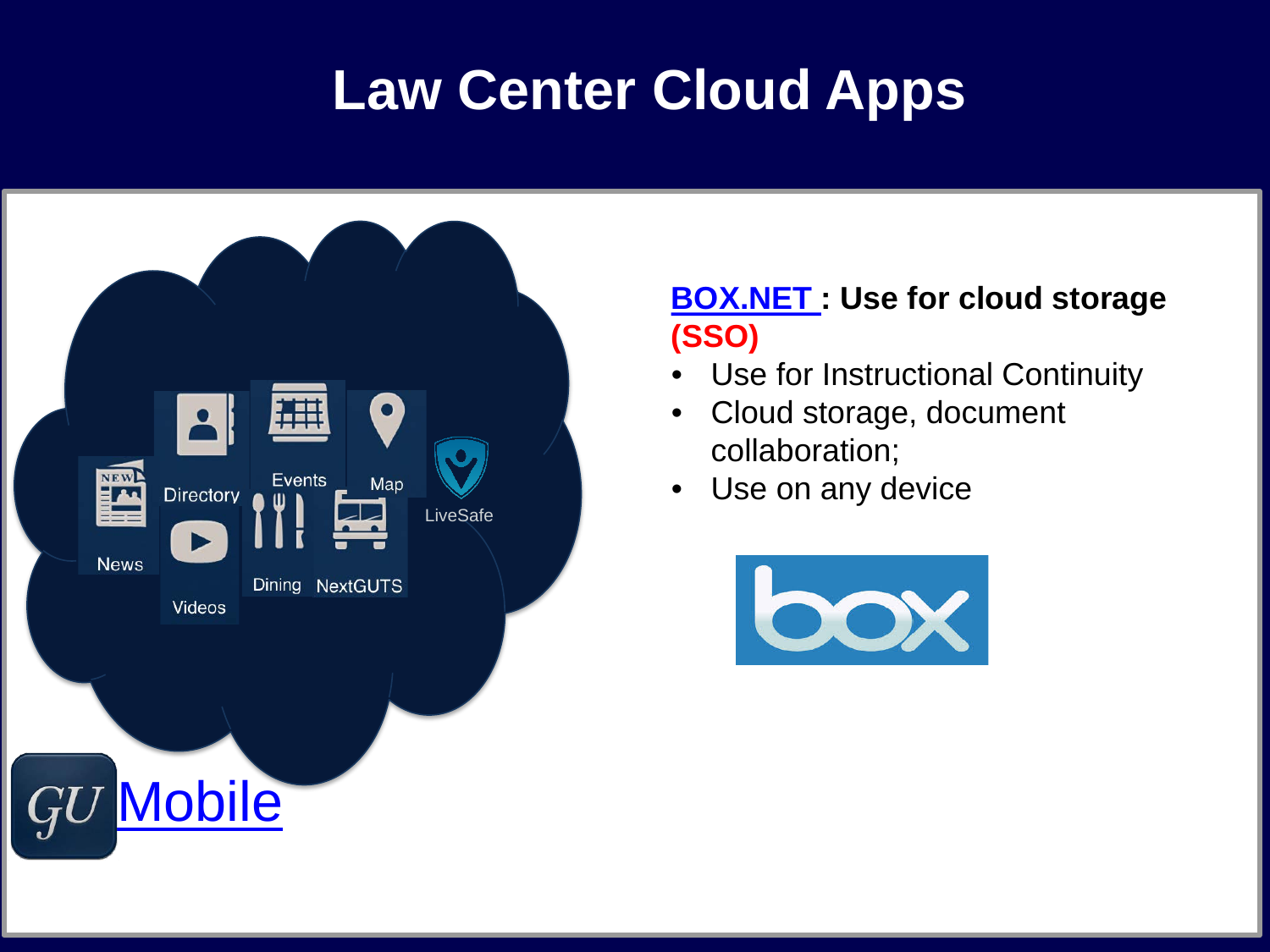# **Zoom**

#### **Zoom is our primary web conferencing tool**

- Zoom will be used for your online classes (Zoom links can be found in Canvas), meetings and orientations throughout the semester.
- All classes on Zoom will be recorded by the university and uploaded to Panopto for you to view after the class. Zoom recording will only be used as a backup to the Panopto recording.
- Please make sure you read the Law Center's recording policy regarding [classroom recordings](http://www.law.georgetown.edu/your-life-career/campus-services/information-systems-technology/policies-and-initiatives/recording-policy/).
- It's important that you keep ZOOM [upgraded to the latest version a](https://support.zoom.us/hc/en-us/articles/201362233-Upgrade-update-to-the-latest-version)nd not publicize Zoom meeting information for your classes. You can find more information about using Zoom on our [website.](http://uis.georgetown.edu/zoom)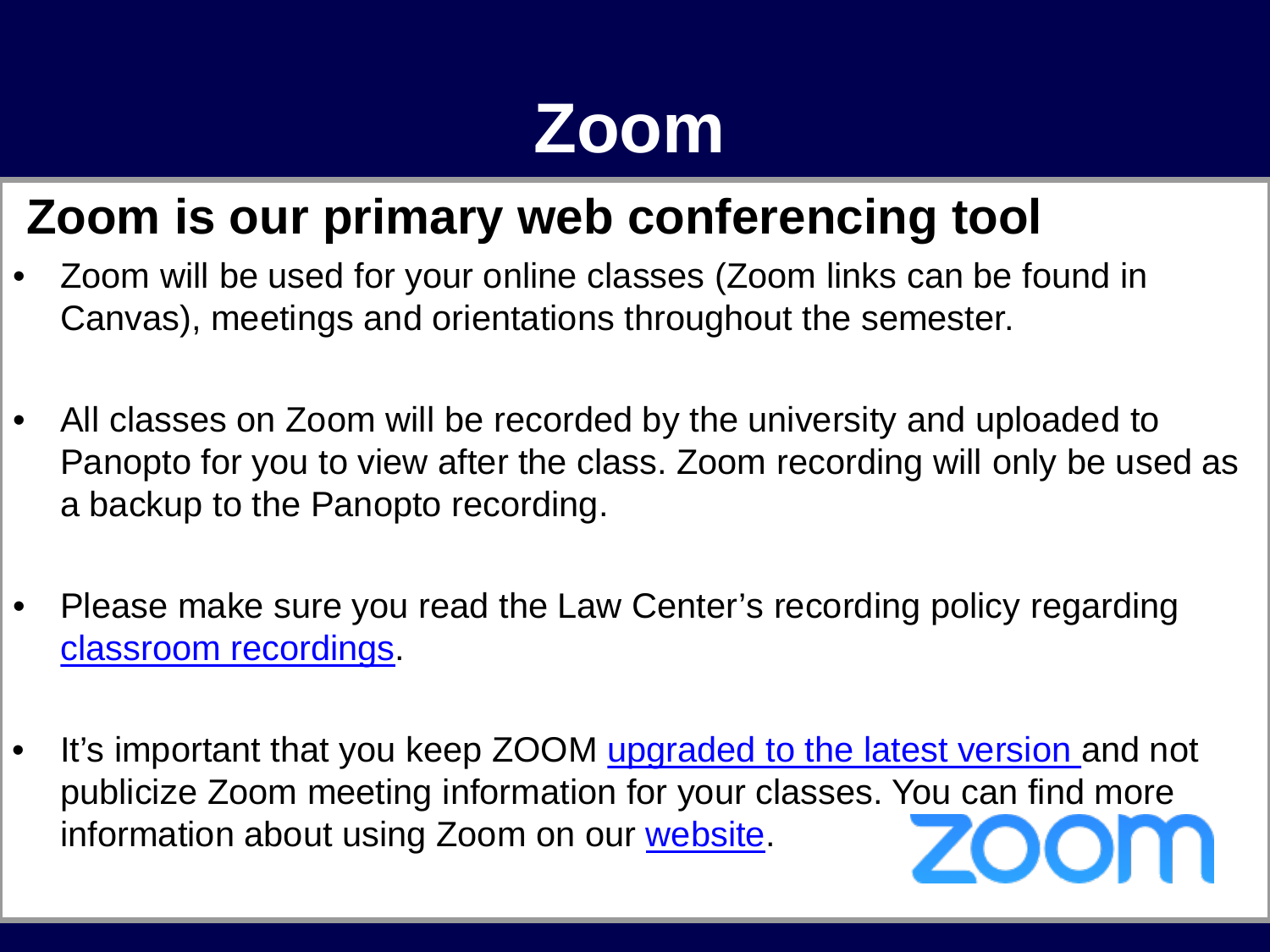

#### **Canvas is the university's learning management system**

- You can use Canvas to access course assignments, presentations, discussion forums and Zoom classroom links.
- You will need to join your class for the Fall semester by clicking the "Join Online Class" link within the course page. Outcomes
- For more info about Canvas visit: <http://canvas.georgetown.edu/>



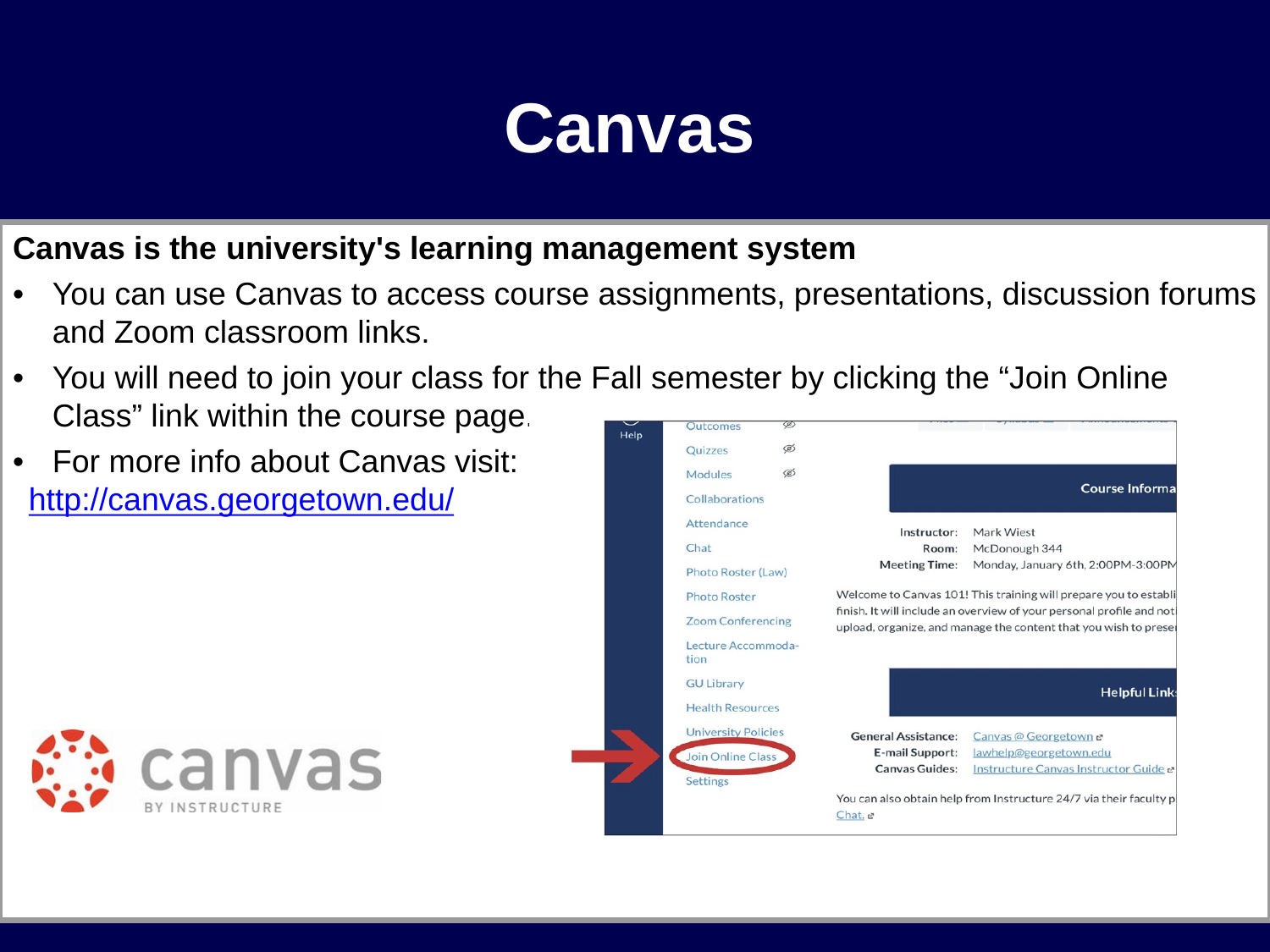



### Office 365

Sign in with your organizational account

someone@example.com

Password

 $\Box$  Keep me signed in



Can't access your account?

- Can use on mobile platforms
- Ability to download full version on your Mac/PC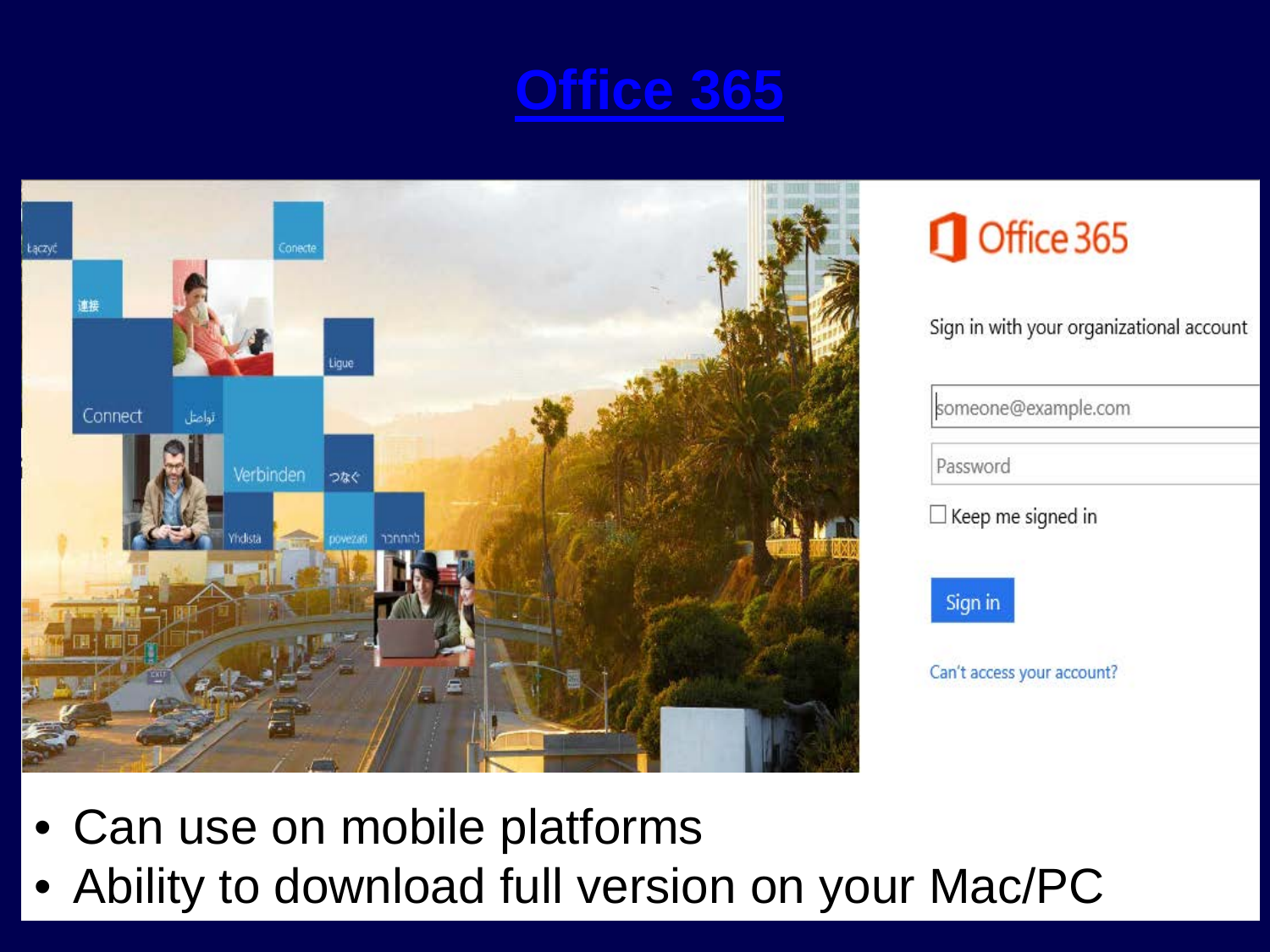### PUBLIC PRINTING

- [Public printing i](https://uis.georgetown.edu/printing/student-printing)s available throughout the Law Center campus for student use.
- [Printing costs d](https://uis.georgetown.edu/printing/student-printing%23rates)educted from your GOCard:

|                   | <b>Single Sided</b><br>(Simplex)                    | <b>Double Sided</b><br>(Duplex)       |
|-------------------|-----------------------------------------------------|---------------------------------------|
| <b>Monochrome</b> | \$.029                                              | \$.029 a side                         |
| <b>Color</b>      | $\boldsymbol{\mathsf{s}}.\boldsymbol{\mathsf{066}}$ | $\boldsymbol{\mathsf{s}}$ .066 a side |

 [Print remotely](https://uis.georgetown.edu/printing/student-printing/mobile-printing) functionality on our public printers – [instructions at the printers and website. Report](https://georgetownuniversity-kmzbf.formstack.com/forms/printing_issues?sso=5cefcc42929f2&sso=5d630b4931901)  issues through the use of the QR code on printers.

Printing is suspended during the time we're online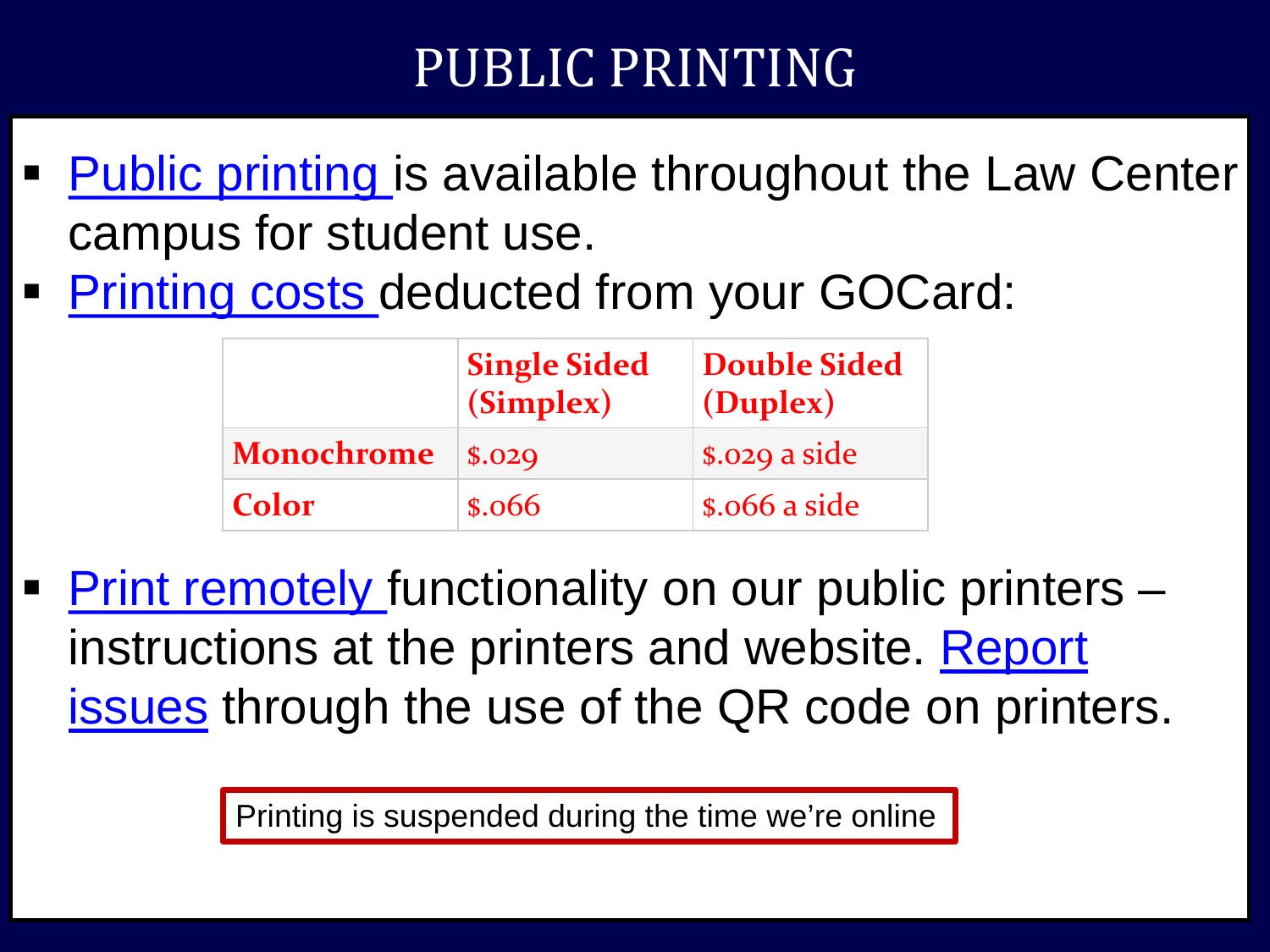GEORGETOWN UNIVERSITY'S COMPUTER SYSTEMS ACCEPTABLE USE POLICY

- The Law Center follows *Georgetown University's [Computer Systems Acceptable Use Policy](https://security.georgetown.edu/it-policies-procedures/computer-systems-aup)*.
- If you encounter technology problems that the Service Desk is unable to resolve

### OR

Ideas/suggestions on technology improvements

*Email me directly at [lawcio@georgetown.edu](mailto:lawcio@georgetown.edu)*